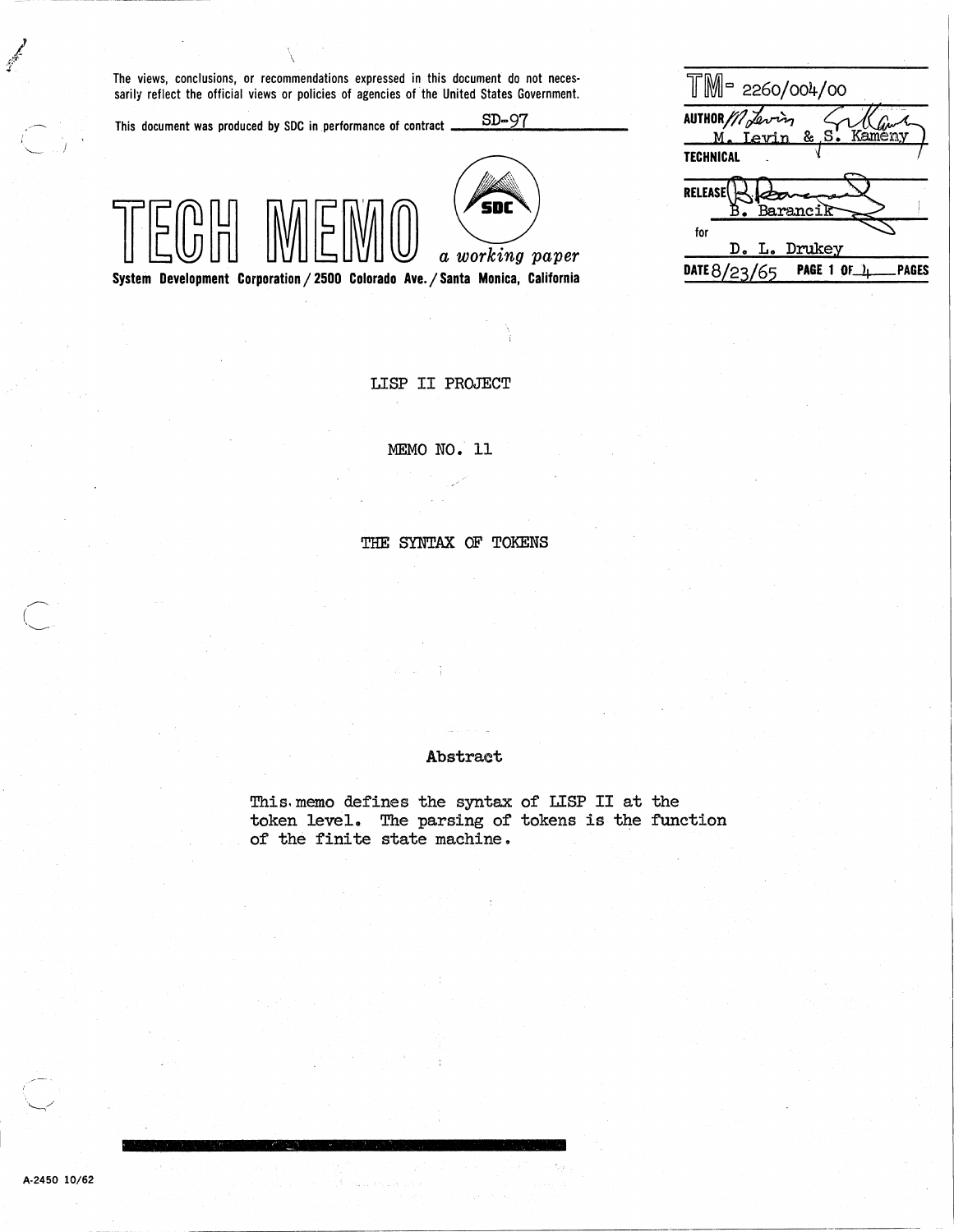$\mathcal{L}$  and  $\mathcal{L}$ 

This memo defines the token-syntax of LISP II. The LISP II reference language, publication language, and Q-32 hardware language- are identical. If LISP II is to be expressed within the FORTRAN character set, a different hardware language would be needed. No hardware changes should ever go beyond the token level.

The LISP II language uses 58 printing characters, the space (printed as  $\not\!$  in this memo) and the carriage return (printed as  $(cr)$  in this memo). By using a subset of ASCII, we hope to avoid the need for different hardware languages at different installations. The final decision rests with the designers of hardware.

## LISP II Character Set

## 26 letters ABCDEFGHIJKIMNOPQRSTUVWXYZ

|    | 10 digits | ø123456789                        |
|----|-----------|-----------------------------------|
| 4  |           | ( ) [ ]                           |
| 7  |           | $+$ = $*$ $/$ $\setminus$ $+$ $-$ |
| 4  |           | .<br>.<br>.<br>.                  |
| 3  |           | < >                               |
| 4  |           |                                   |
| 2  |           | $\rm \not\! b$ ( cr               |
| 60 |           |                                   |

Five ASCII characters  $(\mathcal{Q}, \mathcal{L}, \cdot)$ ,  $\mathcal{C}, \cdot$ , and  $\mathcal{C}$ ) are not part of the LISP II language. Any installation may add new characters at the cost of creating a dialect that cannot be run at other installations. LISP II has provision to handle up to 255 characters without reprogramming.

 $= A|B|C|D|E|F|G|H|I|J|K|L|M|N|O|P|Q|R|S|T|U|V|W|X|Y|Z$ **letter** 

 $octal = \phi |1|2|3|4|5|6|7$ 

digit  $= octal-digit|8|9$ 

 $string = character = letter|digit(|)|[1]|+|-|*|/|\|1|+|,|,|,|<|>|=|$|b$ cr),  $*,$   $\#$ ,  $\%$ , and ; are not string-characters.)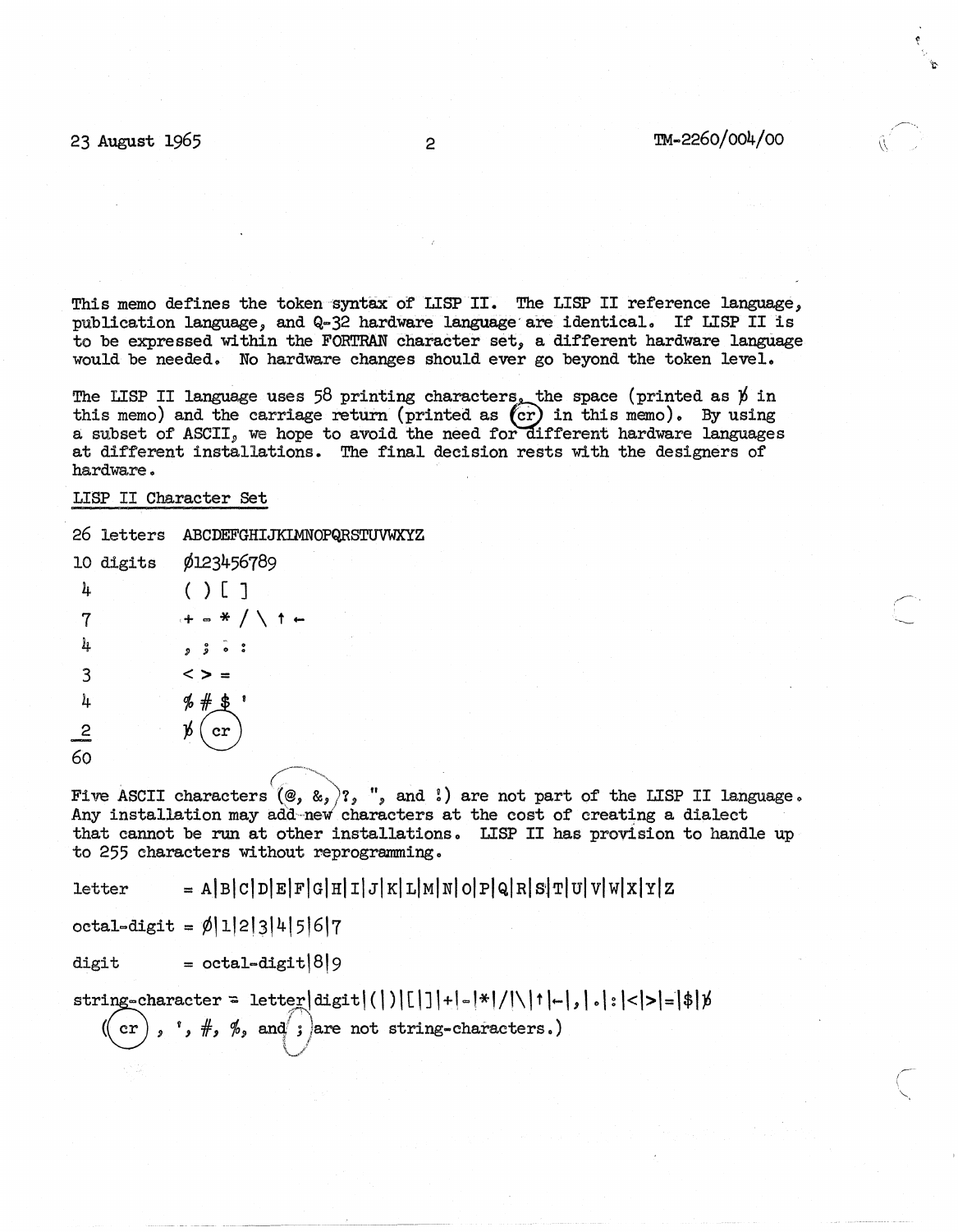-----------~------

حم<br>م)<br>م)

--------

 $\bigcirc$  23 August 1965 3 3 TM-2260/004/00

|  | token                        | $=$ token-atom special-token                                                                                                                                                                                                        |  |  |
|--|------------------------------|-------------------------------------------------------------------------------------------------------------------------------------------------------------------------------------------------------------------------------------|--|--|
|  |                              | $token = Boolean(number string identifier$                                                                                                                                                                                          |  |  |
|  |                              | special=token = ,   ;   :   b. b  <   >   -   / =   < =   >   +   -   *   \   /   t   -   -   (   )   [   ]   '   \$                                                                                                                |  |  |
|  | space                        | $=$ $\cancel{p}$ $\left(\text{c} \right)$ $\left  \cancel{p} \right $ space space comment comment space                                                                                                                             |  |  |
|  | comment                      | = $\frac{1}{2}$ string-character   $\#$   $\cdot$ \*;   % { string-character   $\#$   / \* (cr)   %;   % (cr)                                                                                                                       |  |  |
|  | Boolean                      | $=$ TRUE $ $ false                                                                                                                                                                                                                  |  |  |
|  | false                        | $=$ FALSE $ \text{NIL} ()$                                                                                                                                                                                                          |  |  |
|  |                              | The different ways of writing false are entirely equivalent.                                                                                                                                                                        |  |  |
|  | number                       | $=$ integer real                                                                                                                                                                                                                    |  |  |
|  | integer                      | $=$ octal decimal                                                                                                                                                                                                                   |  |  |
|  | octal                        | = sign octal=digit $\left\{ \text{octal=digit} \right\}^* Q \left\{ \text{unsigned=decimal} \right\}$                                                                                                                               |  |  |
|  | sign                         | $=\mathbb{Z}$ - empty                                                                                                                                                                                                               |  |  |
|  |                              | unsigned decimal = decimal-digit $\{$ decimal-digit $\}^*$                                                                                                                                                                          |  |  |
|  | decimal                      | = sign unsigned-decimal $\text{empty }E E$ unsigned-decimal                                                                                                                                                                         |  |  |
|  |                              | real-object= unsigned-decimal .  .unsigned-decimal unsigned-decimal . unsigned-decimal                                                                                                                                              |  |  |
|  | real                         | = sign real-object $\text{empty }E$ scale                                                                                                                                                                                           |  |  |
|  | $\theta_{\rm{eff}}$<br>scale | = sign unsigned-decimal                                                                                                                                                                                                             |  |  |
|  | string                       | $=$ # string-character   ;   ' '   ' #   ' %   ' (cr) } * #                                                                                                                                                                         |  |  |
|  |                              | An unquoted carriage return inside a string will be ignored. An unquoted $%$<br>is an error. An unquoted quote mark or fence is syntactically ambiguous.<br>The meaning of a string is a substring containing all characters of the |  |  |

original in proper sequence except for the initial and terminal fences, and all quote marks that are not themselves quoted. (A quote mark is quoted if and only if it is an even number of places from the beginning of a consecutive  $sequence of quote marks.)$ 

identifier = letter  $\left| \text{letter} \right|$  digit $|\cdot|^*|\%$  string TRUE, FALSE and NIL are not identifiers.